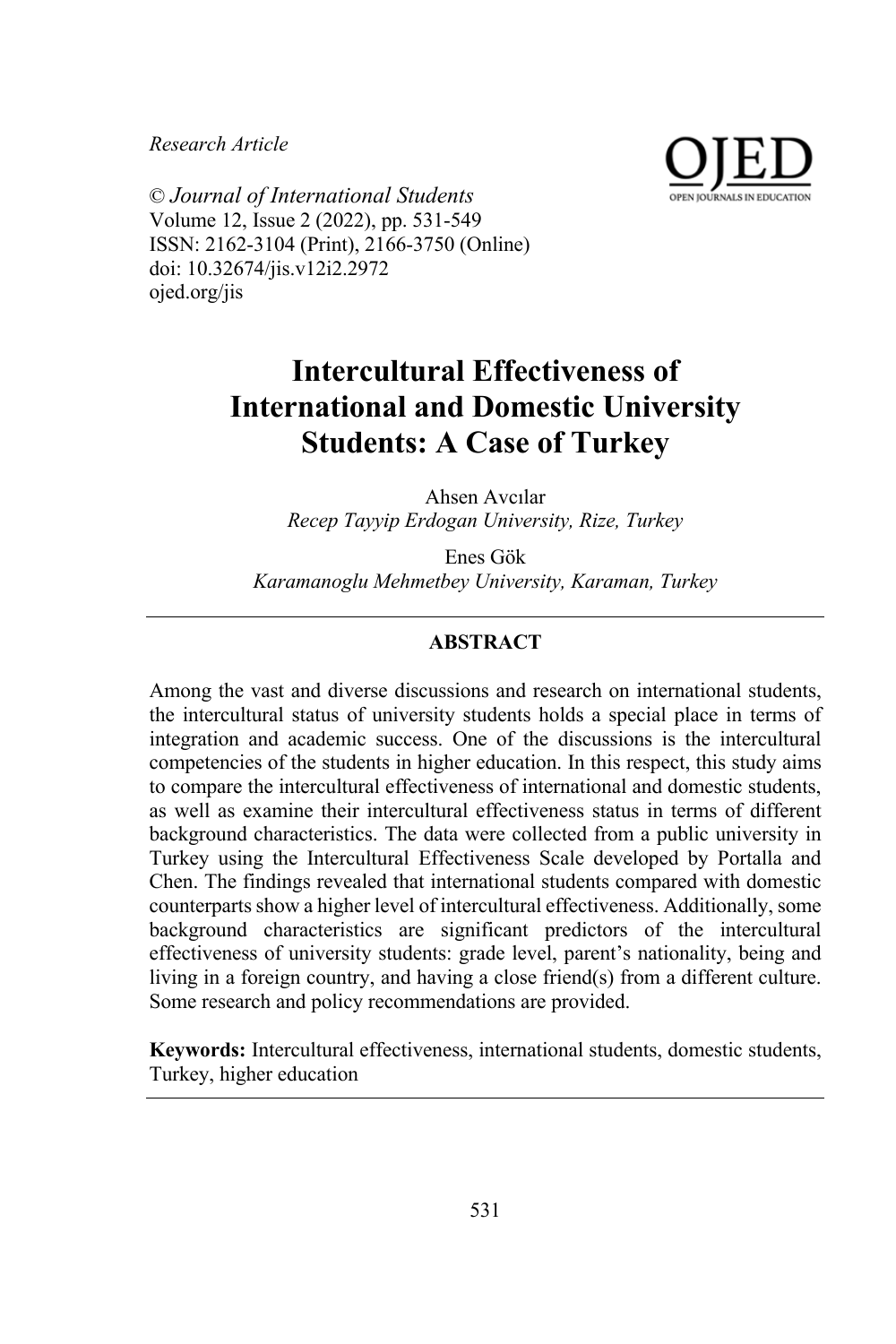## **INTRODUCTION**

Many people need to learn to communicate effectively with other individuals from different cultural backgrounds due to reasons such as global economy, global market and international partnerships, rapid development of communication technologies, wide-ranging international mobility, the developing multicultural profile of many societies around the world, and the internationalization of educational programs (Stone, 2006). In line with this need, individuals desire to benefit from a different intellectual experience outside their own country, mostly through international higher education.

International students' education in a foreign country provides benefit for both themselves and the host country. While these students meet their educational needs, they also bring their country's intellectual experiences to the country where they are receiving university education (Berry, 2005). Thus, they help increase awareness of and respect for different cultures in the host country (Bevis, 2002). In this context, international student mobility is an important foreign policy tool and a bridge that connects cultures in terms of increasing mutual cooperation, solidarity, and understanding between countries (Harrison, 2002). Internationalization in higher education institutions (HEIs) requires university students to acquire intercultural skills to successfully interact with students and academic members from other countries and to maximize their university experience (Griffith et al., 2016). Likewise, guest students need to have intercultural communication skills and intercultural effectiveness to interact with individuals in the host country and to socio-culturally adapt to the new environment (Hammer et al., 1978; Lee & Çiftçi, 2014). When the related literature is examined, it is seen that the relationship between intercultural effectiveness and factors such as personality traits, academic success, job performance, and socio-cultural adaptation or the relationship between intercultural effectiveness and various demographic variables has been investigated. However, it is noteworthy that the study groups of these studies investigating the intercultural effectiveness of higher education students only consist of either international students or local students. In the era where the global issues such as economic crisis and current Covid-19 pandemic seem to interrupt international movements of students and scholars and the increasing demand for internationalization at home requiring global citizenship of every participant (de Wit & Altbach, 2020), the examination of intercultural effectiveness of both incoming and domestic students of higher education is vital.

In the case of Turkey, internationalization is almost a new phenomenon as Turkish universities have begun to experience it massively in recent years with the help of both national policies/stimulates and the demand for internationalization by the HEIs. According to the statistics, with rapid growth, the number of international students has increased tenfold in the last 20 years, and the number reached up to around 154 thousand as of 2019 (YOK, 2020). However, as stated by Gök and Gümüş (2018), the majority of the students are from the neighboring countries who have either cultural or religious ties with Turkey. While there exist the examinations of the varying aspects of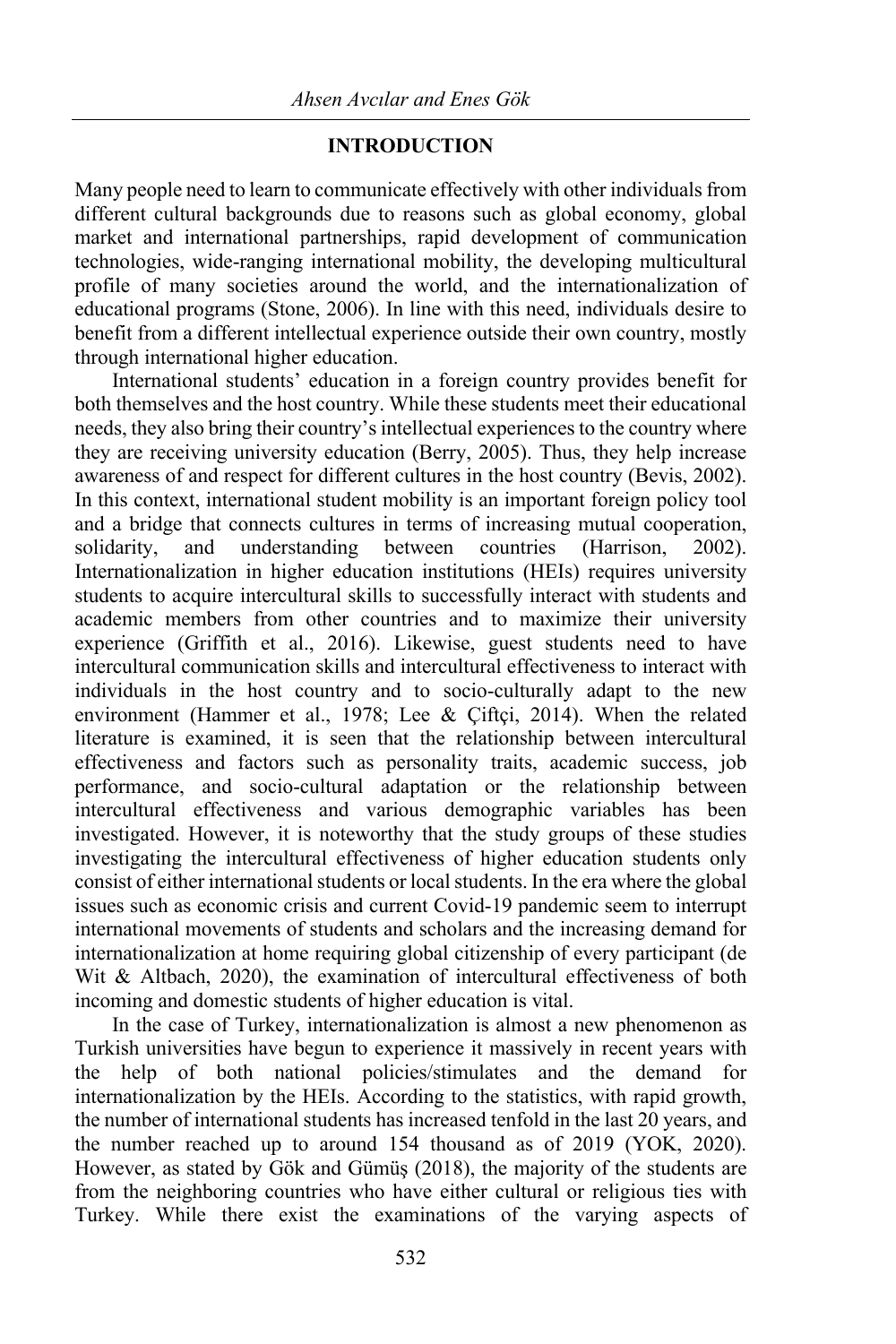internationalization of Turkish higher education, the studies on intercultural effectiveness of international students are limited. Additionally, the lack of investigation on the comparison of the intercultural effectiveness of domestic and international students suggests the need for such an examination. In the light of discussions above, the purpose of this study is to compare the intercultural effectiveness status of international and domestic students in Turkey as well as investigating the correlation of various factors with students' intercultural effectiveness.

## **Intercultural Competence**

As a broader term, intercultural competence or intercultural communication competence enables an individual to communicate effectively and acceptably with others in a group of members from different cultural backgrounds (Fantini et al., 2001). According to Chen and Starosta (1996), intercultural competence consists of three dimensions: intercultural awareness, intercultural sensitivity, and intercultural effectiveness. While intercultural awareness explains the cognitive process in which the individual gets to know his/her own culture and other cultures, intercultural sensitivity is the affective aspect of intercultural communication competence. However, intercultural effectiveness refers to the behavioral dimension of intercultural communication competence and the ability to achieve communication goals in the intercultural interaction (Chen & Starosta, 1996). It is important to have knowledge about cultures and to develop a positive attitude toward cultural differences for a successful intercultural interaction; however, for knowledge and attitudes to turn into a suitable action, the individual must also have intercultural skills (Bubas, 2006). In higher education systems, where internationalization is becoming a key component, acquiring intercultural competencies is crucial. As indicated by Almeida et al. (2016), the institutional interventions have a positive impact on increasing sojourners' intercultural competencies which in turn contribute to the efforts of HEIs in internationalization. Among the discussions on the nuance between the terms of intercultural competence ("demonstrating and acquiring culturally appropriate skills") and effectiveness ("getting a desired response/outcome") (Mamman, 1995, p. 43), intercultural effectiveness has been described differently (Simkhovych, 2009). While some definitions emphasize people from different countries living in a foreign country, there are more general definitions that do not emphasize sojourners. In the present study, intercultural effectiveness is conceptualized based on the definition of Stone in accordance with the purpose of the study. Intercultural effectiveness is "the ability to interact with people from different cultures so as to optimize the probability of mutually successful outcomes" (Stone, 2006, p. 338). There are different approaches that explain the factors affecting intercultural effectiveness and its dimensions.

The first approach explains intercultural effectiveness with the personality traits of individuals. According to this approach, intercultural effectiveness results from the personality of individuals (McGinty, 2011). Patience, tolerance, kindness, self-confidence, and entrepreneurship are considered as personality traits that play a role in ensuring intercultural effectiveness. Intercultural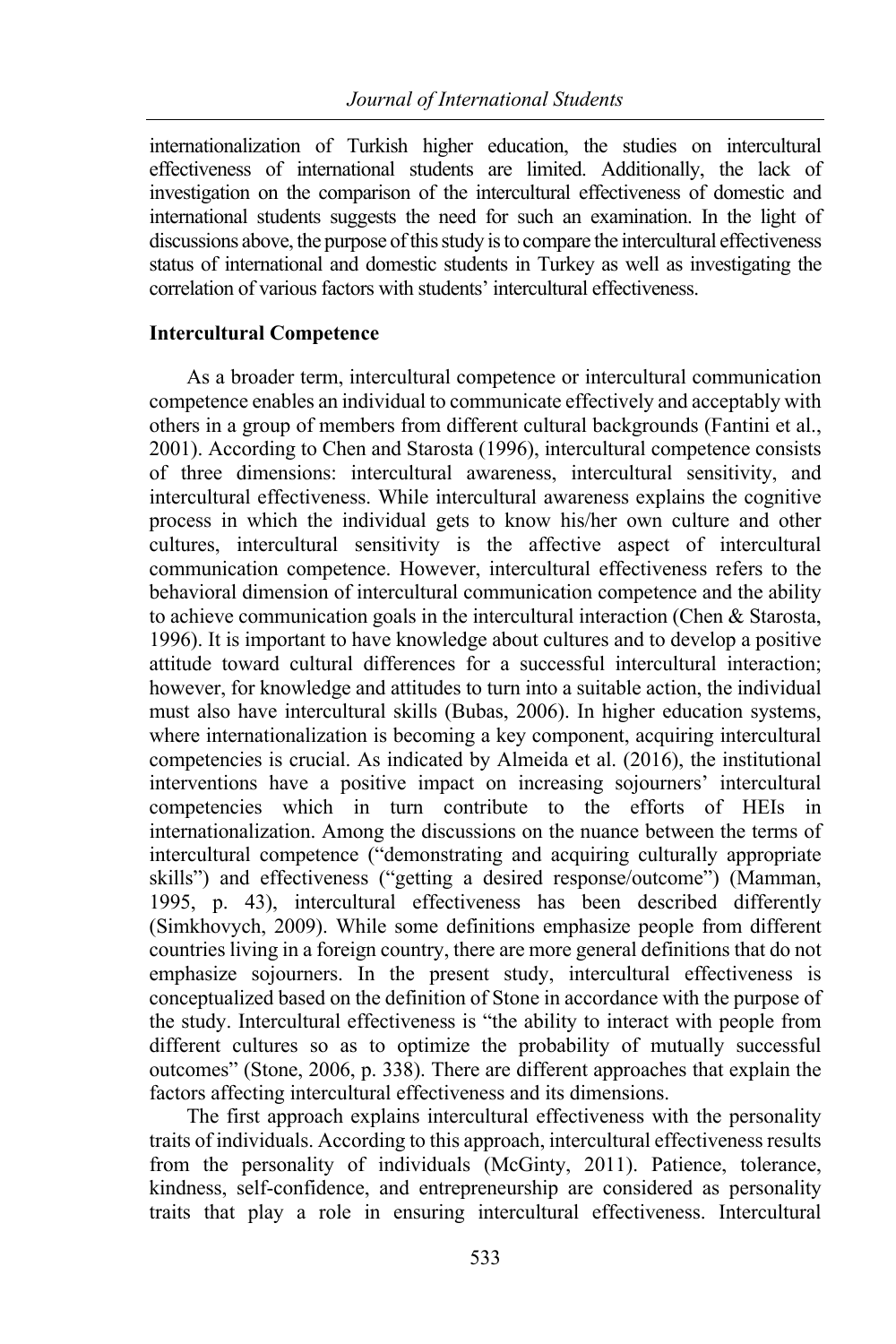effectiveness is also influenced by individuals' self-awareness of their own values and beliefs (Paige, 1993). However, perfectionism, dogmatism, ethnocentrism, and egocentrism are traits that have a negative relationship with intercultural effectiveness (Hannigan, 1990). This approach, which focuses on personality, ignores the behavioral dimension of intercultural effectiveness. Therefore, this situation raises the question "How does someone who values other cultures show this in an intercultural interaction?" (Abe & Wiseman, 1983).

The second approach suggested to eliminate this problem, focuses on the behaviors and social skills required for intercultural effectiveness (Furnham & Bochner, 1982). According to this approach, intercultural effectiveness includes communication skills that involve both verbal and nonverbal behaviors and these skills help individuals to be in an effective and appropriate intercultural interaction with others (Portalla & Chen, 2010). Ruben (1976) identified seven behavioral dimensions associated with intercultural effectiveness: (1) display of respect, (2) interaction posture, (3) orientation to knowledge, (4) empathy, (5) role behavior, (6) interaction management, and (7) tolerance for ambiguity. In another study, Hawes and Kealey (1979, 1981) found that similar communication skills were predictive of intercultural effectiveness. These communication skills were determined to be flexibility toward the ideas of others; respect toward others; listening and accurate perceptions of the needs of others; trust, friendliness, and cooperation with others; calm and self-control when confronted by obstacles; and sensitivity to cultural differences (Hawes & Kealey, 1979). Furnham and Bochner (1982) suggested that seven skills could be important for intercultural effectiveness. These are perceptive skills, expressive skills, conversational skills, assertive skills, emotional expression skills, anxiety management skills, and affiliative skills.

Besides the approaches described above, Gudykunst et al. (1977) developed a model that focuses on both personality traits and behaviors. This model involves the characteristics such as open-mindedness toward new ideas and experiences; the ability to empathize with people from other cultures; accuracy in perceiving differences and similarities between the sojourner's own culture and the host culture; being nonjudgmental, astute noncritical observers of their own and other people's behavior; the ability to establish meaningful relationships with people in the host culture; and being less ethnocentric (Gudykunst et al., 1977). According to this model, the behavioral dimension of intercultural effectiveness and the skills that constitute it are explained as follows: ability to deal with psychological stress (frustration, social alienation, interpersonal conflict, etc.), ability to effectively communicate (ability to enter into meaningful dialogue with other people, ability to deal with communication misunderstandings, ability to effectively deal with different communication styles, etc.), and ability to establish interpersonal relationships (ability to develop and maintain satisfying interpersonal relationships with other people, ability to accurately understand the feelings of another person, ability to effectively work with other people, etc.) (Hammer et al., 1978). In this study, the model that puts emphasis on behaviors and social skills is employed to explain the intercultural effectiveness.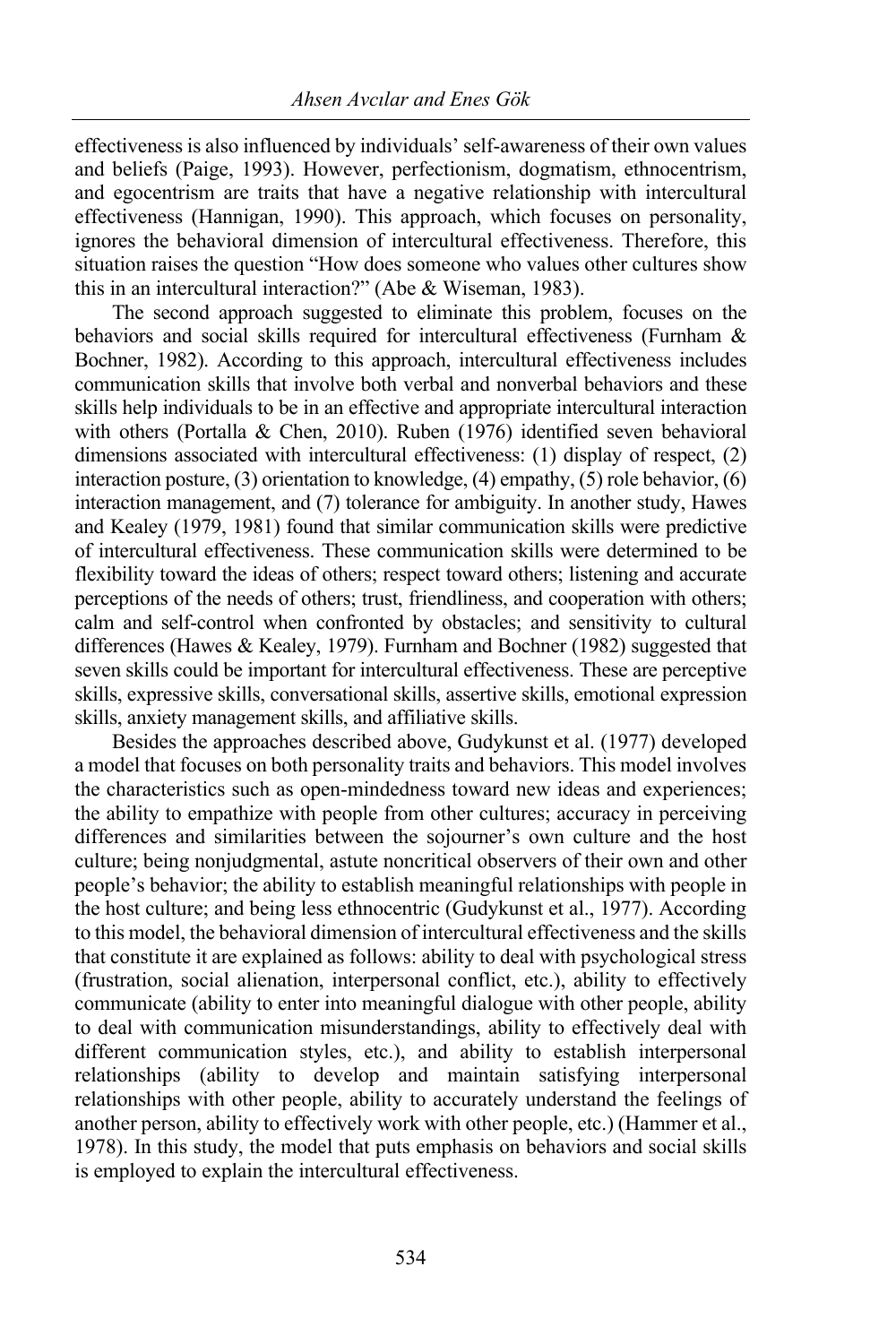## **Objectives**

In this study, it was aimed to examine the intercultural effectiveness levels of university students in terms of various variables. Specifically, it was hypothesized as follows:

- 1. Intercultural effectiveness levels of students show a significant difference in terms of:
	- 1.1. Gender
	- 1.2. Year of school
	- 1.3. Faculty
	- 1.4. Nationality of parents
	- 1.5. Education level of parents
	- 1.6. Accommodation (on-campus/off-campus)
	- 1.7. Previous international travel experience
	- 1.8. Having close friend(s) from a different culture
- 2. There is a significant difference between domestic and international students in terms of intercultural effectiveness.
- 3. Variables such as gender, year of school, nationality, parents' nationality, accommodation (on-campus/off-campus), previous international travel experience, parents' education level, and having close friend(s) from a different culture are significant predictors of intercultural effectiveness.

#### **METHOD**

#### **Participants**

The population of the study consists of 12,732 undergraduate students studying in the Middle East Technical University (METU) in the spring semester of the 2017–2018 academic year. The findings are expected to be of interest to both international and Turkish audience since the chosen university is one of the few Turkish universities where the teaching is in English with a diverse international student population compared with other higher education institutions. The sample of the study consists of a total of 300 students (63% female, 27% male) selected from the population using the snowball sampling method. Participants' age ranges from 18 to 29 years (*M* = 21.51 *SD* = 2.031). Of the participants, 80.7% are domestic students and 19.3% are international students. Students from 31 different countries participated in the study. Most of the students are from Pakistan, Azerbaijan, Iran, Kenya, Morocco, Palestine, and Albania; 33.3% of the participants are first-year students and 29.3 of them receive education in the Faculty of Arts and Sciences. While 81% of the participants'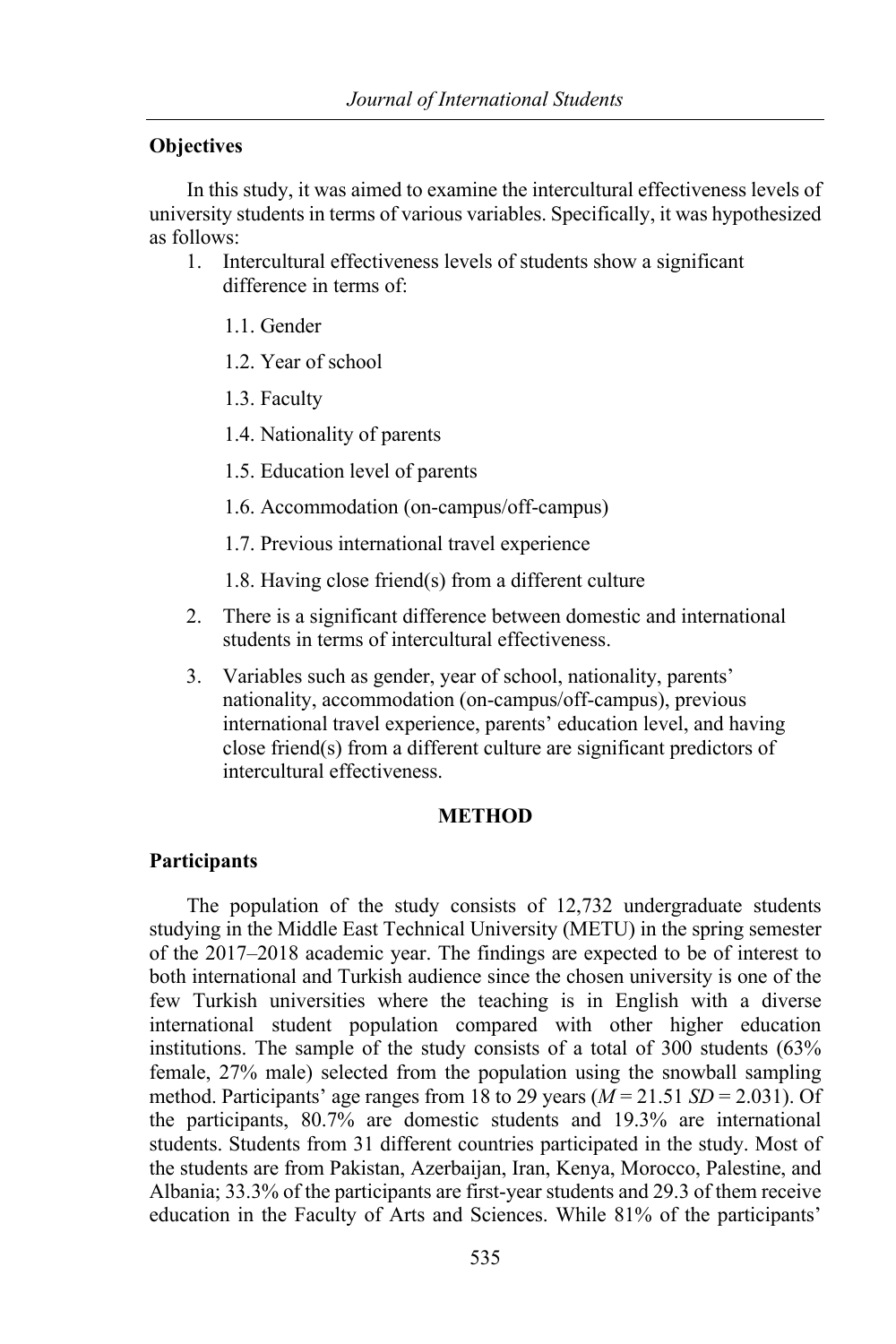mothers are Turkish and 19% are foreign; 80.7% of their fathers are Turkish and 19% are foreign. As for parents' level of education, 32.2% of mothers and 37.7% of fathers are university graduates. In addition to these data, it was determined that 50.7% of the students participating in the study live on the campus and 74.7% have close friends from different cultural backgrounds. Besides, while 58.7% of the students have never been to a foreign country, 83.3% have not lived in a foreign country. In other words, the majority of the students participating in the study do not have any previous international travel experience.

# **Measures**

## *Intercultural Effectiveness*

In this study, a 20-item Intercultural Effectiveness Scale developed by Portalla and Chen (2010) was used to measure the intercultural effectiveness level of university students. The scale has six sub-dimensions: behavioral flexibility, interaction relaxation, interactant respect, message skills, interaction management, and identity maintenance. Answers were given on a 7-point scale ranging from 1 (strongly disagree) to five (strongly agree). Scale reliability was good in this study ( $\alpha$  = .88).

## *Demographic Variables*

Participants were asked to state their gender, age, faculty, year of school, nationality, previous international travel experience, the place where they live (on-campus/ off-campus), whether they have close friends from different cultural backgrounds, their parents' nationality, and their parents' education level. The independent variables can be grouped under two broad categories to be tested. Personal or background factors (gender, age, and nationality) and previous experience with other cultures (previous international experience, the place where they live, close friends from other cultures, parents' nationality, and parents' education level) are included in the study. While personal factors mostly tested in social sciences are included, the previous experience with other cultures seems also promising to explain the status of an individual's intercultural effectiveness. For instance, Carlson and Widaman (1988) found that students with previous experience, for instance, living abroad, have more cross-cultural interest than the students who do not have any previous experience with other cultures. Additionally, parents' education level, and previous experience with other cultures (parents' nationality and close friend from other cultures) were included in the study to be tested for Turkish context, although the variables (growing up in bi- or multi-national family or having a close friend from another culture) were not evidenced as the core predictor of increasing intercultural competence in the study of Lantz-Deaton (2017).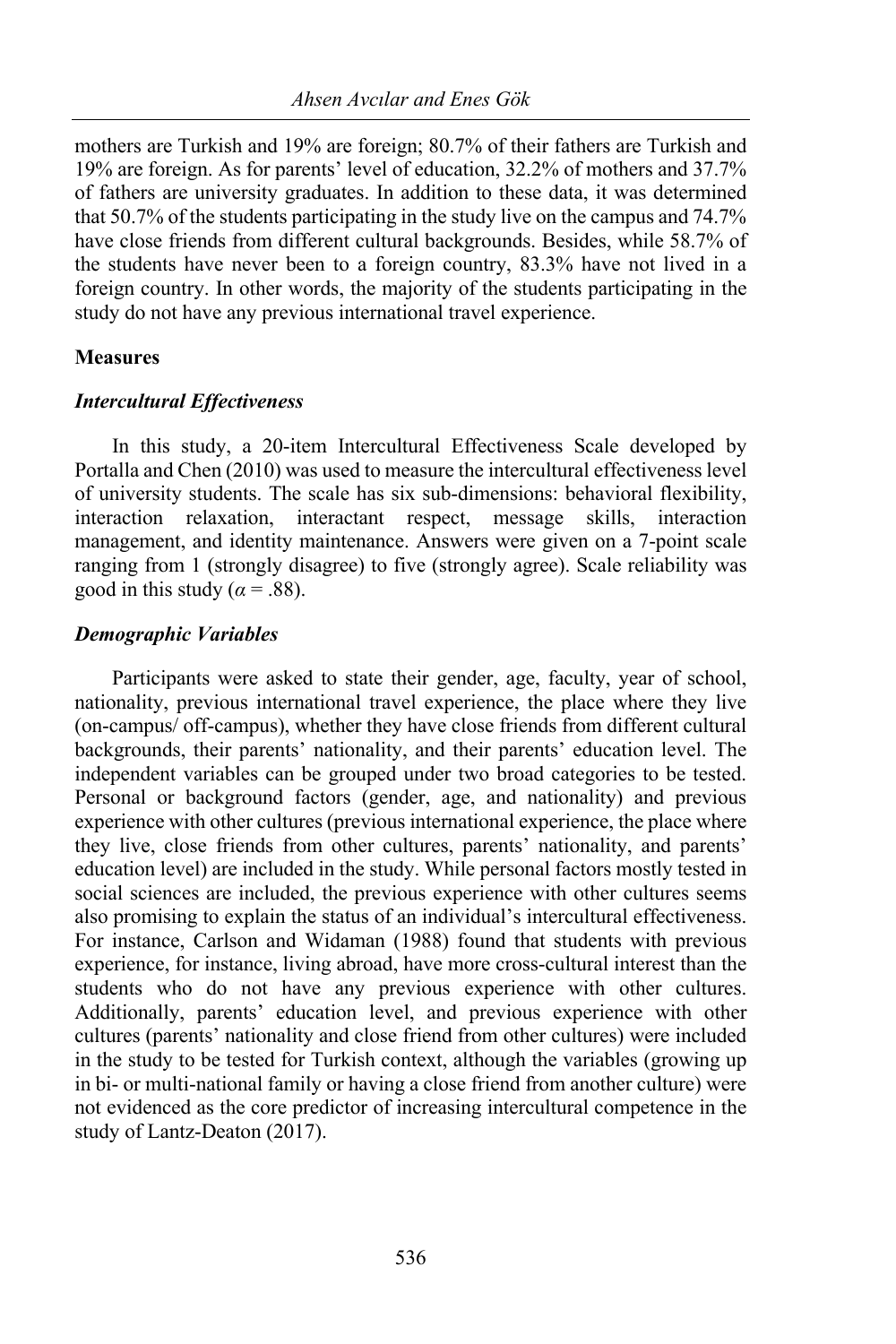#### *Data Analysis*

Based on the research questions, both descriptive and inferential statistics were used to analyze the data obtained. While descriptive statistics were conducted to show the trends within the data, inferential statistics including *t*-test and one-way analysis of variance (ANOVA) were conducted to test Hypotheses 1 and 2. Also, multiple linear regression analysis was employed to find the predictive power of the variables used in the study on intercultural effectiveness (Hypothesis 3). The significance level of the statistical analysis was selected as .05.

#### **RESULTS**

# **Descriptive Statistics**

To determine the intercultural effectiveness level of the students, descriptive statistics on this variable and its sub-dimensions are presented in Table 1.

|                | Table 1: Descriptive Statistics on Intercultural Effectiveness and |  |
|----------------|--------------------------------------------------------------------|--|
| Sub-dimensions |                                                                    |  |

|                                       | N   | Mean | $S_{S}$ | Min.           | Max. |
|---------------------------------------|-----|------|---------|----------------|------|
| <b>Intercultural</b><br>effectiveness | 300 | 3.70 | .54     | $\overline{c}$ | 5    |
| Behavioral flexibility                | 300 | 3.73 | .74     | 1.5            | 5    |
| Interaction relaxation                | 300 | 3.62 | .70     | 1.80           | 5    |
| Interactant respect                   | 300 | 4.33 | .60     | 1.67           | 5    |
| Message skills                        | 300 | 3.44 | .81     | 1.33           | 5    |
| Interaction<br>management             | 300 | 3.74 | .81     | 1              | 5    |
| Identity maintenance                  | 300 | 3.39 | .70     | 1.67           | 5    |

According to Table 1, students' intercultural effectiveness was found to be at a satisfactory level ( $\overline{X}$  = 3.70;  $S_s$  = .54). In addition, it is seen that the highest average score among six sub-dimensions belongs to interactant respect ( $X = 4$ , 33;  $S_s = .60$ ), and the minimum average score belongs to identity maintenance  $(X = 3, 39; Ss = .70)$ .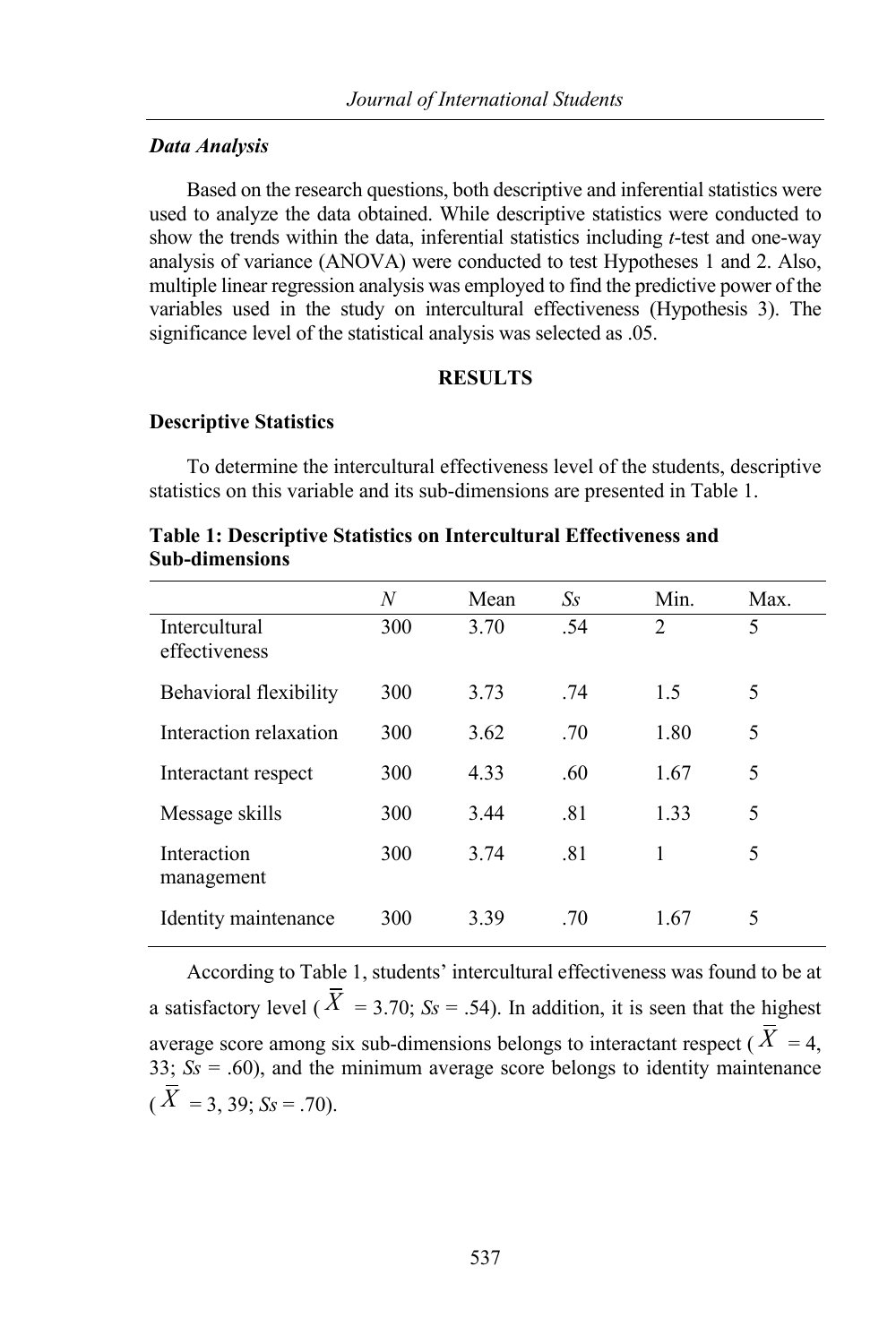# **Analysis of Intercultural Effectiveness According to the Demographic Variables**

To test Hypothesis 1, the level of students' intercultural effectiveness was examined according to demographic characteristics (Tables 2 and 3). Demographic variables were categorized under three main categories: (a) personal variables (gender, year of school, faculty, accommodation), family variables (mother's nationality, father's nationality, mother's education level, father's education level), and internationalization related variables (being in a foreign country, living in a foreign country, having close friend(s) from a different culture, nationality).

| Variables                      |                 | $\boldsymbol{N}$ | $\bar{X}$ | $S_{S}$ | sd  | t       | $\boldsymbol{p}$ |
|--------------------------------|-----------------|------------------|-----------|---------|-----|---------|------------------|
| Gender                         | Male            | 111              | 3.70      | .53     |     |         |                  |
|                                | Female          | 189              | 3.70      | .54     | 298 | .10     | .91              |
| Grade level                    | 1st grade       | 100              | 3.59      | .55     |     |         |                  |
|                                | Other<br>grades | 200              | 3.75      | .52     | 298 | $-2.46$ | $.01***$         |
| Mother's<br>nationality        | Turkish         | 243              | 3.64      | .52     |     |         |                  |
|                                | International   | 57               | 3.97      | .52     | 298 | $-4.35$ | $.00***$         |
| Father's                       | Turkish         | 242              | 3.63      | .52     |     |         |                  |
| nationality                    | International   | 58               | 3.98      | .52     | 298 | $-4.51$ | $.00***$         |
| Being in a                     | Yes             | 124              | 3.84      | .52     |     |         |                  |
| foreign country<br>(visit)     | No              | 176              | 3.60      | .52     | 298 | $-3.87$ | $.00***$         |
| Living in a                    | Yes             | 50               | 4.04      | .54     |     |         |                  |
| foreign country<br>(residency) | No              | 250              | 3.63      | .51     | 298 | 5.12    | $.00***$         |
| Mother's                       | Yes             | 138              | 3.76      | .54     |     |         |                  |
| education level<br>(HE)        | No              | 162              | 3.65      | .53     | 298 | $-1.87$ | .06              |
| Father's<br>education level    | Yes             | 187              | 3.73      | .51     |     |         |                  |
| (HE)                           | No              | 113              | 3.65      | .57     | 298 | $-1.29$ | .19              |
| Accommodation                  | On-campus       | 152              | 3.70      | .55     |     |         |                  |

| Table 2: t-Test Results Regarding Intercultural Effectiveness of University |
|-----------------------------------------------------------------------------|
| <b>Students in Terms of Different Demographic Variables</b>                 |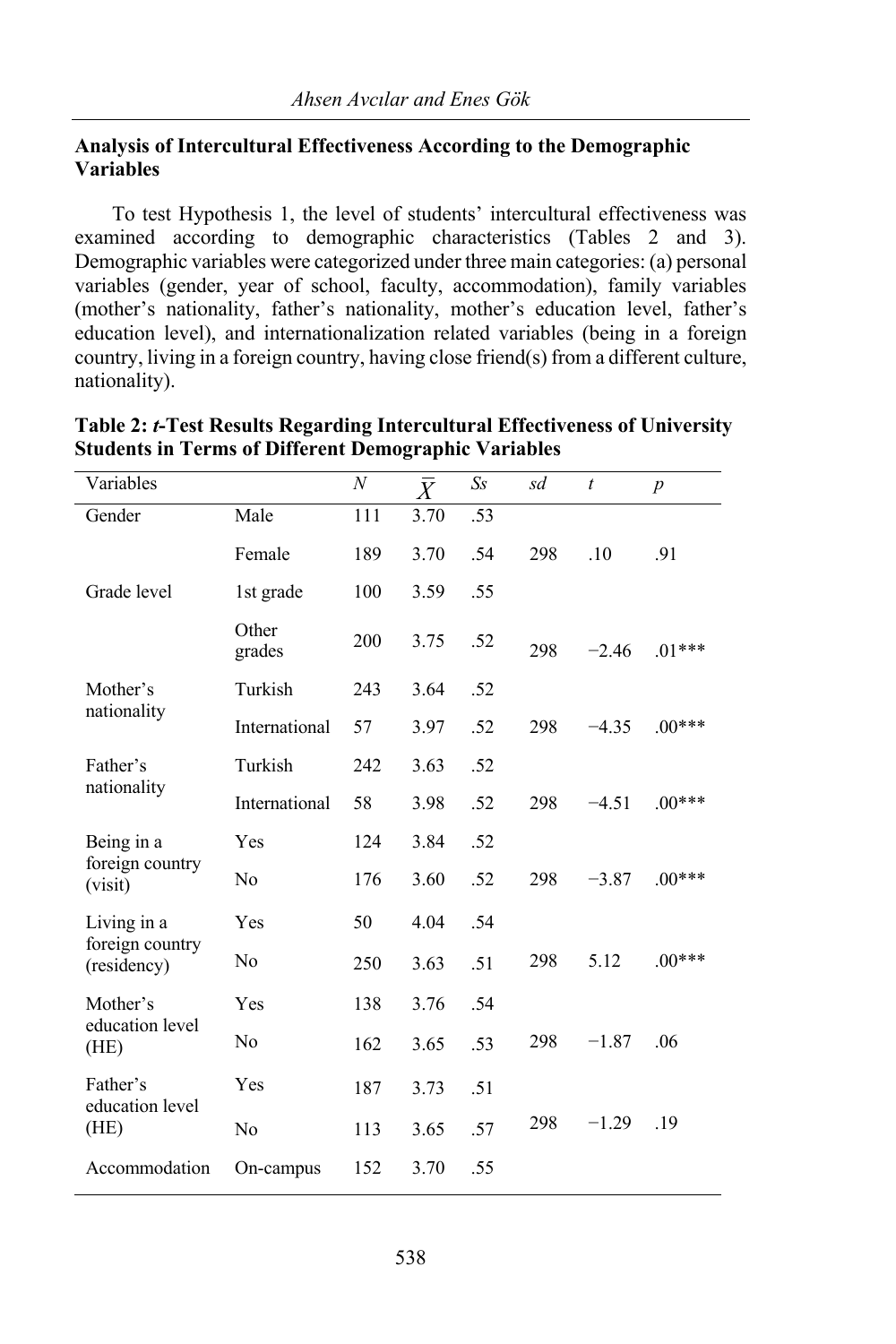| Variables                                                |            | N   |              | $X$ Ss | sd t |          |          |
|----------------------------------------------------------|------------|-----|--------------|--------|------|----------|----------|
|                                                          | Off-campus |     | 148 3.69 .52 |        | 298  | .16      | .87      |
| Having close<br>friend $(s)$ from a<br>different culture | Yes        | 224 | 3.79 .52     |        |      |          |          |
|                                                          | No         | 76  | 3.43 .50     |        |      | 298 5.23 | $.00***$ |

*Journal of International Students*

\*\*\**p* < .05.

In terms of personal characteristics, Table 2 shows that the average intercultural effectiveness scores of male and female students ( $X = 3.70$ ) are the same, but these scores are not statistically significant  $[t (298) = 0.107, p > 0.05]$ . In terms of the year of school, students were examined in two categories as those who are in the first year and those who are in the second, third, and fourth years. Accordingly, the t-test analysis results indicate that there is a significant difference in the intercultural effectiveness level between the first year students and the second, third, and fourth year students  $[t (298) = -2.467, p < 0.05]$ . According to the students' mean scores, the average intercultural effectiveness score of the first year students ( $X = 3$ , 59) is lower than the average score of those studying in other grades ( $\overline{X}$  = 3.75). When the *t*-test results regarding intercultural effectiveness of the students are examined, it is seen that there is not any significant difference in the intercultural effectiveness level between the students living on the campus ( $X = 3.70$ ) and those living outside the campus  $(X = 3.69)$  [t (298) = 0.163,  $p > 0.05$ ].

Students' family backgrounds were also analyzed. It was found that there is a significant difference in the intercultural effectiveness level between the students whose mother has a foreign nationality and those whose mother is Turkish  $\left[t\right]$  (298) = -4.355,  $p < 0.05$ ]. When the mean scores of the students are examined, it is seen that the average intercultural effectiveness score of the students whose mother is not Turkish ( $X = 3,97$ ) is higher than the average score of those whose mother is Turkish ( $X = 3.64$ ). Similarly, a significant difference was found between the intercultural effectiveness level of the students whose father has a foreign nationality and the level of those whose father is Turkish [*t*  $(298) = -4.516$ ,  $p < 0.05$ . When the average scores of the students are examined, it is seen that the average intercultural effectiveness score of the students whose father is not Turkish ( $X = 3,98$ ) is higher than the average score of those whose father is Turkish ( $X = 3.63$ ). Education level is another component in the analysis as part of the family background. Education level of the participants was included in the study as the college effect. Parents' education levels are dichotomized as having a higher education and above degree or not. The findings show that there is not any significant difference between the intercultural effectiveness score of the students whose mother has a higher education or above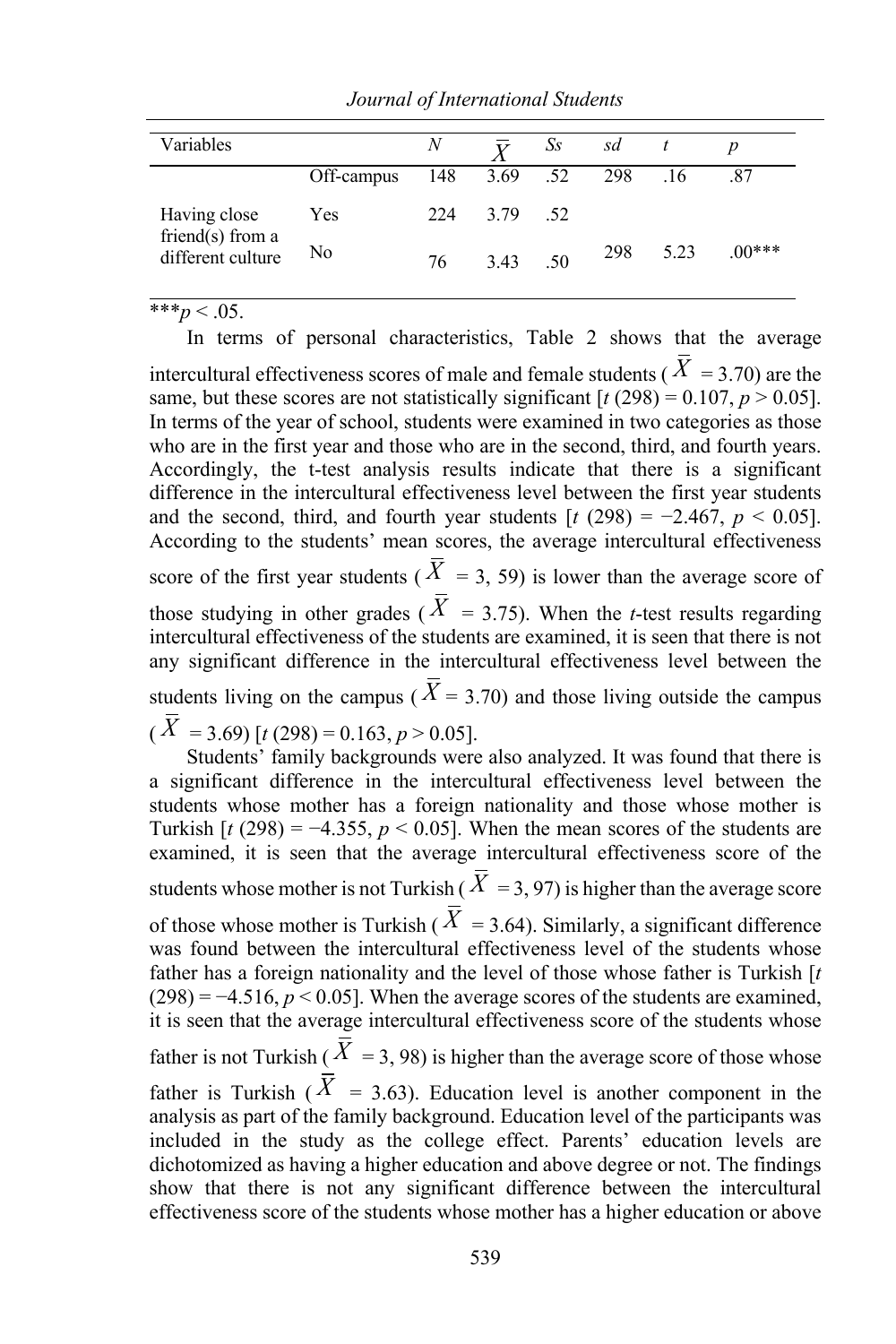degree ( $\overline{X}$  = 3.76) and the score of those whose mother does not have a higher education degree ( $\overline{X}$  = 3.65) [*t* (298) = -1.874,  $p > 0.05$ ]. Similarly, any significant difference was not found between the average intercultural effectiveness score of the students whose father has a higher education or above degree ( $X = 3.73$ ) and the average score of those whose father does not have a higher education degree ( $\hat{X} = 3.65$ ) [ $t(298) = -1.293, p > 0.05$ ].

In the examination of internationalization variables in terms of students' intercultural effectiveness, being and living in another country, having a close friend from a different culture, and students' nationality (domestic and international students) are included. As findings indicate, there is a significant difference in the intercultural effectiveness level between the students who have previously been to a foreign country and those who have never been to a foreign country before  $[t (298) = -3.873, p < 0.05]$ . When the average scores of the students are examined, it is seen that the average intercultural effectiveness score of the students who have previously been abroad ( $X = 3$ , 84) is higher than the

average score of those who have never been abroad before (  $X = 3.60$ ). Similarly, there is a significant difference in the intercultural effectiveness level between the students who have previously lived in a foreign country and those who have never lived in a foreign country before  $\left[t\left(298\right) = 5.122, p < 0.05\right]$ . When the average scores of the students are examined, it is seen that the average intercultural effectiveness score of the students who have previously lived abroad ( $\hat{X} = 4, 04$ )

is higher than the average score of those who have never lived abroad before ( *X*  $= 3, 63$ ). Lastly, a significant difference was found between the intercultural effectiveness level of the students who have close friends from a different culture and the level of those who do not have any close friends from a different culture  $[t(298) = 5.234, p < 0.05]$ . When the average scores of the students are examined, it is seen that the average intercultural effectiveness score of the students having close friends from a different culture ( $X = 3, 79$ ) is higher than the average score of those having no close friends from a different culture ( $X = 3, 43$ ).

| Table 3: Variance Analysis Results Regarding Intercultural Effectiveness of |  |
|-----------------------------------------------------------------------------|--|
| <b>University Students in Terms of Faculty</b>                              |  |

| Faculty              |    |      | Ss  | sd  | F | Significant<br>difference |
|----------------------|----|------|-----|-----|---|---------------------------|
| Education            | 47 | 3.60 | .43 |     |   |                           |
| Arts and<br>Sciences | 88 | 3.67 | .57 | 296 |   |                           |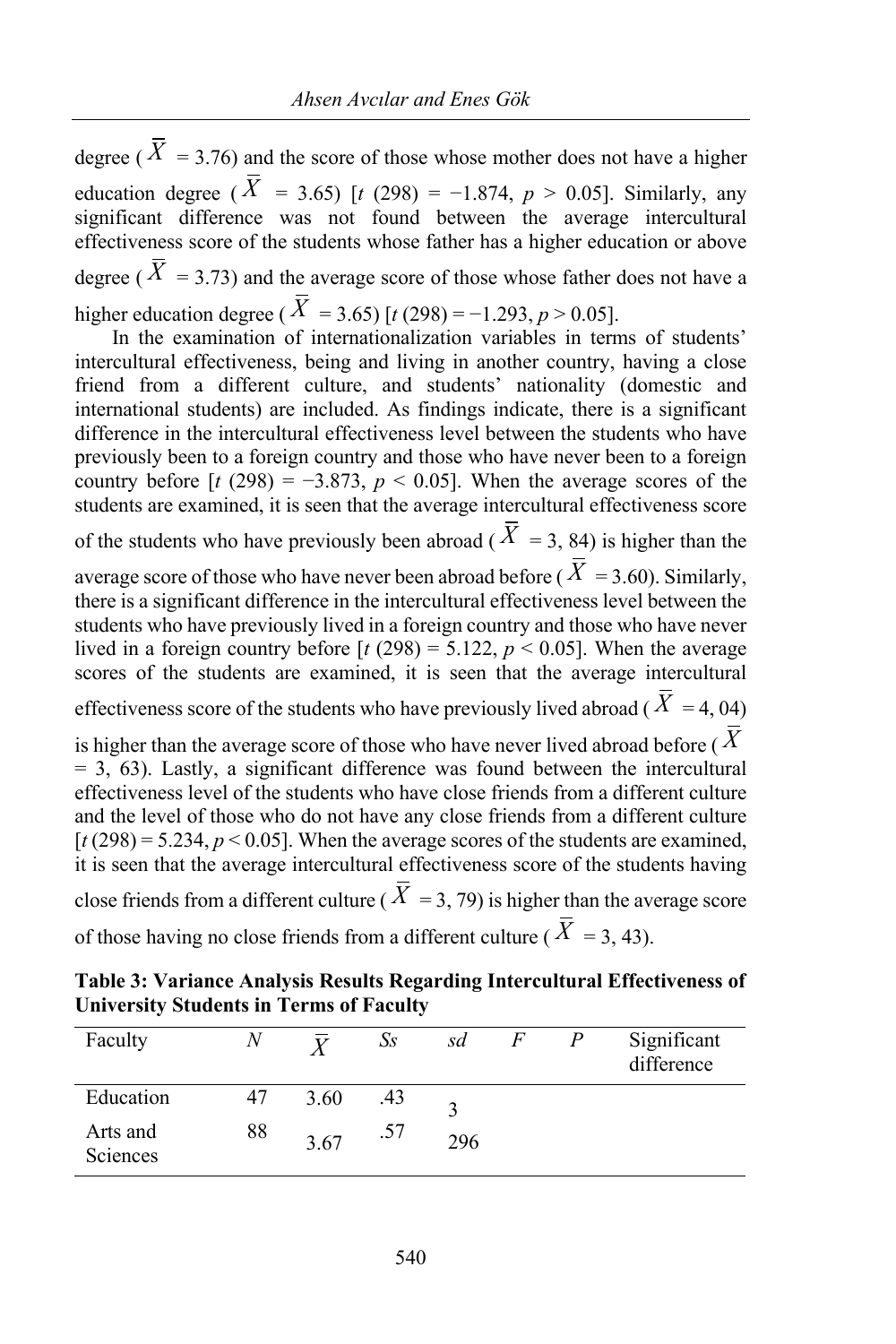|                                              |                           |                       |     |       | Significant |
|----------------------------------------------|---------------------------|-----------------------|-----|-------|-------------|
|                                              |                           |                       |     |       | difference  |
|                                              |                           | 299                   | .96 | .40   |             |
|                                              |                           |                       |     |       |             |
|                                              |                           |                       |     |       |             |
|                                              |                           |                       |     |       |             |
|                                              |                           |                       |     |       |             |
| $\boldsymbol{N}$<br>82<br>Engineering and 83 | $\bar{Y}$<br>3.73<br>3.76 | $S_{S}$<br>.59<br>.50 | sd  | $F^-$ | P           |

*Journal of International Students*

Table 3 shows that there is not any significant difference among the students' average intercultural effectiveness scores in terms of faculty.

A series of *t*-tests and variance analysis conducted to determine the intercultural effectiveness level of students in terms of demographic characteristics showed that Hypothesis 1 was partially supported. To test Hypothesis 2, an independent samples *t*-test was conducted to compare the intercultural effectiveness levels of domestic and international students. *t*-Test results regarding intercultural effectiveness of the university students in terms of nationality are given in Table 4.

**Table 4:** *t***-Test Results Regarding Intercultural Effectiveness of University Students in Terms of Nationality**

| Variable   |                                  | $\overline{Y}$ Ss sd |  |                |
|------------|----------------------------------|----------------------|--|----------------|
|            | Nationality Turkish 242 3.63 .52 |                      |  |                |
|            | International 58 3.99 .51 298    |                      |  | $-4.65$ .00*** |
| $*** - 05$ |                                  |                      |  |                |

 $p < .05.$ 

According to Table 4, there is a significant difference in the intercultural effectiveness level between domestic students and international students [*t* (298)  $= -4.650, p \le 0.05$ . When the students' average scores are examined, it is seen that the average intercultural effectiveness score of international students ( $X =$ 

3.99) is higher than the average score of domestic students ( $X = 3.63$ ). Thus, Hypothesis 2 was supported. To test Hypothesis 3, a stepwise regression analysis was conducted to determine the demographic variables predicting intercultural effectiveness best. Stepwise regression analysis results regarding intercultural effectiveness of the university students in terms of demographic variables are given in Table 5.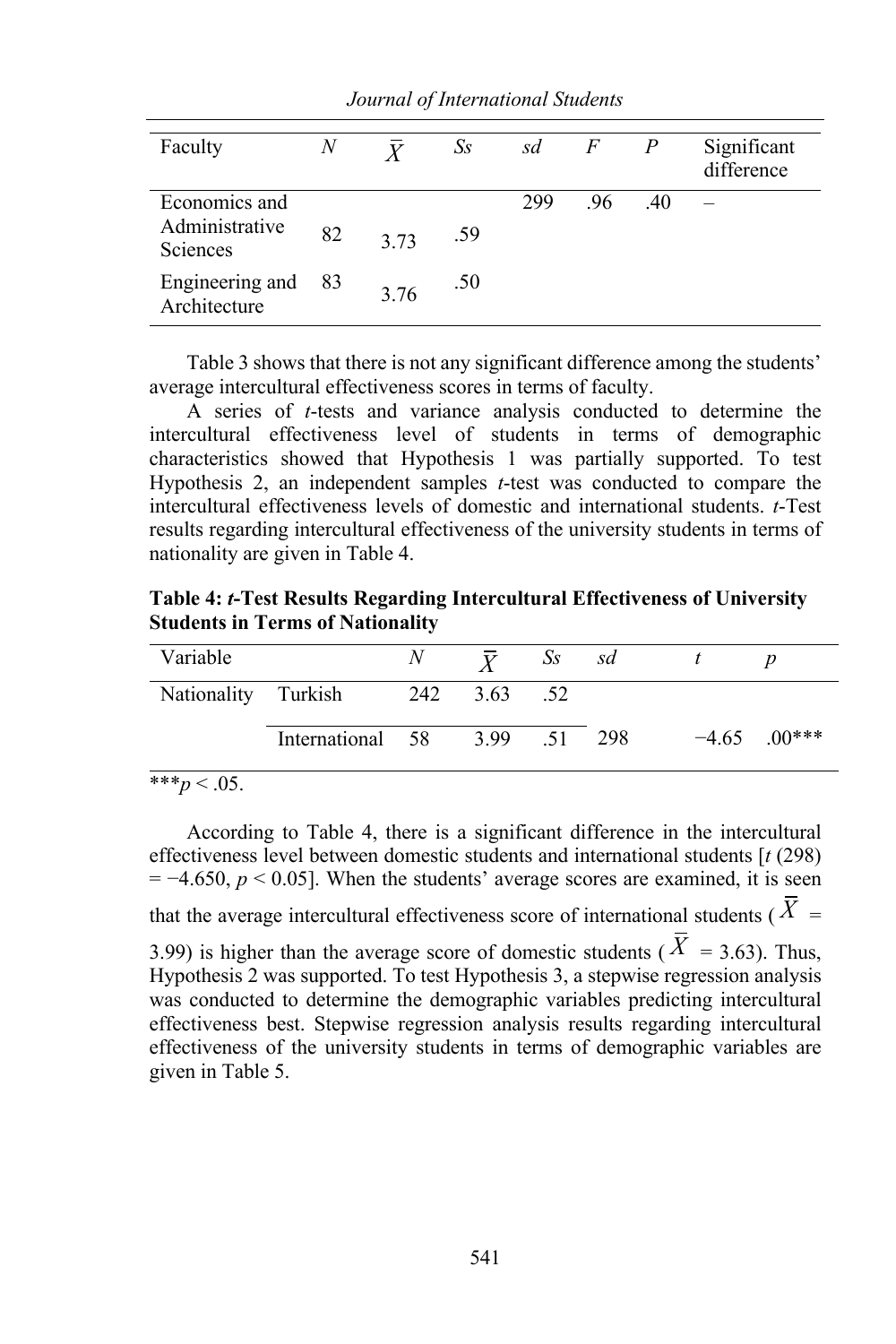|                             |         | Predictor variables $B$                             |      | $\beta$ | $\mathfrak{t}$ | TV   | <b>VIF</b> | $\boldsymbol{R}$ | R <sub>2</sub> | R <sub>2</sub><br>Change | $\overline{F}$ |
|-----------------------------|---------|-----------------------------------------------------|------|---------|----------------|------|------------|------------------|----------------|--------------------------|----------------|
|                             |         | Constant                                            | 3.43 |         | 57.68          |      |            |                  |                |                          |                |
|                             | Model 1 | Having close<br>friends from a<br>different culture | .36  | .29     | 5.23           | 1.00 | 1.00       | .29              | .08            | .08                      | 27.39          |
|                             |         | Constant                                            | 3.42 |         | 59.03          |      |            |                  |                |                          |                |
| Intercultural Effectiveness | Model 2 | Having close<br>friends from a<br>different culture | .30  | .24     | 4.42           | .96  | 1.04       | .37              | .13            | .13                      | 23.72          |
|                             |         | Having lived in a<br>foreign country                | .34  | .23     | 4.29           | .96  | 1.04       |                  |                |                          |                |
|                             |         | Constant                                            | 3.40 |         | 59.89          |      |            |                  |                |                          |                |
|                             | Model 3 | Having close<br>friends from a<br>different culture | .25  | .20     | 3.74           | .92  | 1.07       |                  |                |                          |                |
|                             |         | Having lived in a<br>foreign country                | .33  | .23     | 4.33           | .96  | 1.04       | .42              | .18            | .17                      | 21.65          |
|                             |         | Nationality                                         | .28  | .20     | 3.90           | .96  | 1.03       |                  |                |                          |                |

## **Table 5: Stepwise Regression Analysis Results Regarding Intercultural Effectiveness of University Students in Terms of Demographic Variables**

When Table 5 is analyzed, it is seen that the demographic variable that best predicts intercultural effectiveness alone is "Having close friends from a different culture" ( $R = .290$ ,  $p < .05$ ). The variable of having close friends from a different culture explains 8% of the change in the level of intercultural effectiveness. In the second stage of the regression analysis, "Having lived in a foreign country" was included in the model  $(R = .371, p < .05)$ . It was determined that the variables of having close friends from a different culture and having lived in a foreign country explain 13% of the intercultural effectiveness level together. In the third stage of the analysis, "Nationality" was added to the model  $(R = .424, p < .05)$ . The model formed by having close friends from different cultures, having lived in a foreign country, and nationality (being an international student) explains 18% of the change in the level of intercultural effectiveness. However, factors such as gender, year of school, parents' nationality, accommodation (on-campus/off-campus), being in a foreign country for less than three months, and parents' education level are not significant predictors of intercultural effectiveness. Thus, it can be said that Hypothesis 3 was partially supported.

#### **DISCUSSION AND CONCLUSION**

According to the study results, the intercultural effectiveness level of the students does not show any significant difference in terms of gender. Studies with similar results (Akın, 2016; Bekiroğlu & Balcı, 2014; Pedersen, 2010; Simkhovych, 2009; Yılmaz & Göçen, 2013) stated that the variable of gender does not have any significant effect on intercultural effectiveness and intercultural sensitivity levels. However, in his study on university students, Gonzales (2017) concluded that male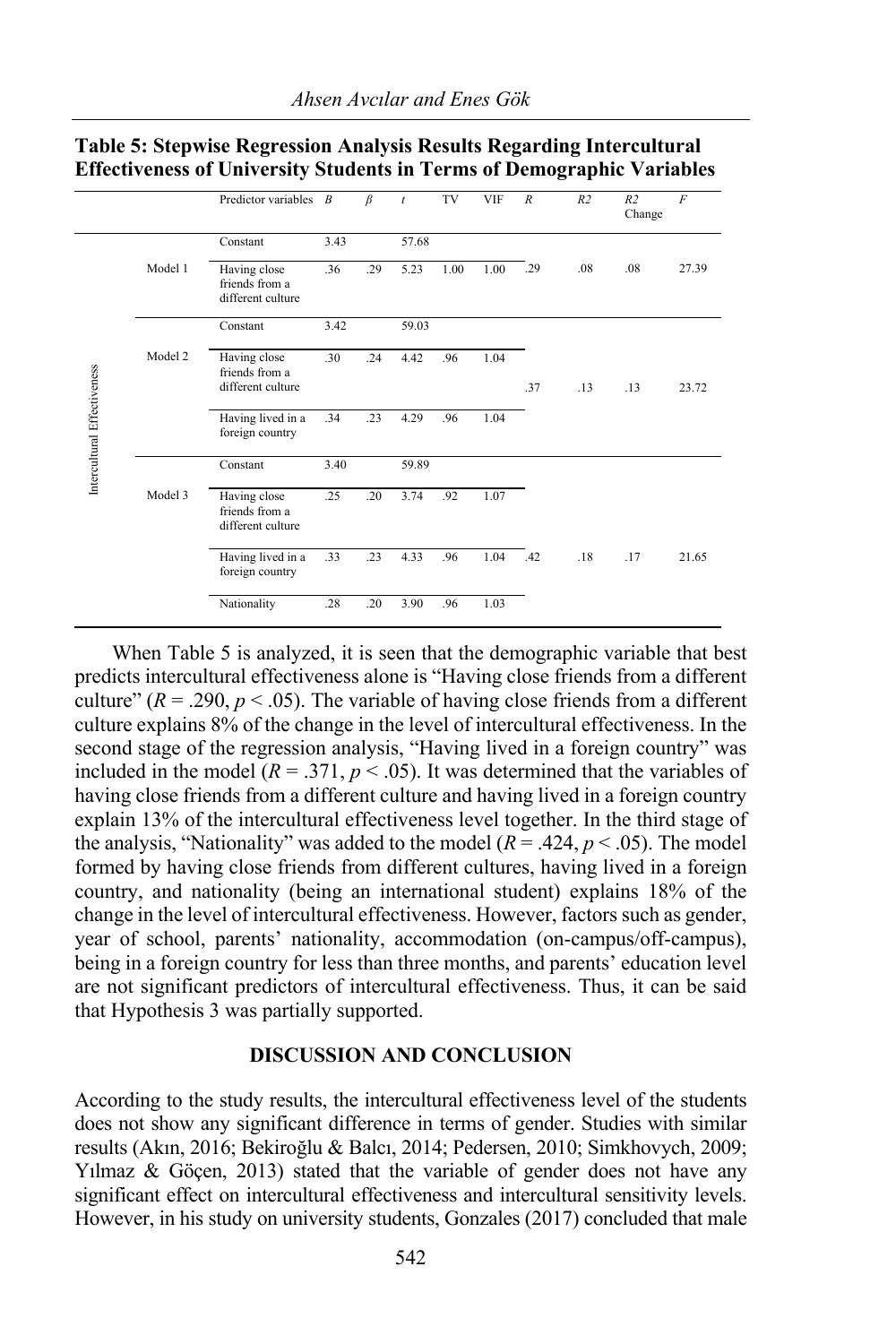participants are more emotionally resilient in intercultural communication compared with female participants, and females are able to better empathize culturally than males. Also, there are studies in which the intercultural sensitivity level of female students was found to be higher than that of male students (Margarethe et al., 2012; McMurray, 2007). In this context, it is seen that different results have been reached in the literature on intercultural effectiveness and gender.

It is seen that the variable of the year of school has a significant effect on the level of intercultural effectiveness. Accordingly, the intercultural effectiveness level of the second, third, and fourth year students is higher than that of the first year students. Based on this finding, it can be interpreted that the experiences of students at the university improve their intercultural effectiveness level. As Deardorff (2006) emphasized, higher education shapes students' intercultural effectiveness. Studies with similar results (Akın, 2016; Penbek et al., 2009) showed that students' intercultural sensitivity levels and respect for different cultures increase as they progress to higher school years.

The findings obtained from this study show that the variable of faculty does not have any significant effect on the level of intercultural effectiveness. When the relevant literature is analyzed, it is seen that "faculty" is replaced by "department" in most studies. Similar to the findings of the current study, Onur Sezer, and Bağçeli Kahraman (2016) found that there is not any significant difference between the intercultural sensitivity levels of students studying in different departments. However, Demir and Üstün (2017) concluded that the intercultural sensitivity level of the students of the Department of English Language Teaching is significantly higher than those who receive education in the Departments of Primary School Teaching and Turkish Language and Literature Teaching.

It is seen that whether parents are foreign or not has a significant effect on intercultural effectiveness. The transfer of experience, knowledge, and skills from adults to children is mainly carried out in the family (Biktarigova, 2016). Accordingly, it can be interpreted that parents convey their knowledge, attitudes, and skills regarding different cultures to their children. According to the findings of the current study, it was determined that the intercultural effectiveness level of students whose mother or father is not Turkish is higher than the level of those whose mother or father is Turkish. It can be said that it is an expected result considering the previous studies indicating that the intercultural sensitivity level of international individuals is higher than that of domestic ones (Morales, 2017; Ruiz-Bernardo et al., 2012). However, when the literature is examined, it is seen that there is no related research in which parents' nationality is regarded as a variable.

Any significant difference was not found in the intercultural effectiveness levels of university students in terms of the education level of their parents. Findings obtained from the research conducted by Akın (2016) support this result. According to the findings of the aforementioned study, parents' education level does not have a positive or negative effect on the intercultural sensitivity level of Turkish language teacher candidates.

Any significant difference was not found in the intercultural effectiveness levels of university students in terms of whether they live on the campus or outside the campus. Similarly, in the study conducted by Pedersen (2010), it was concluded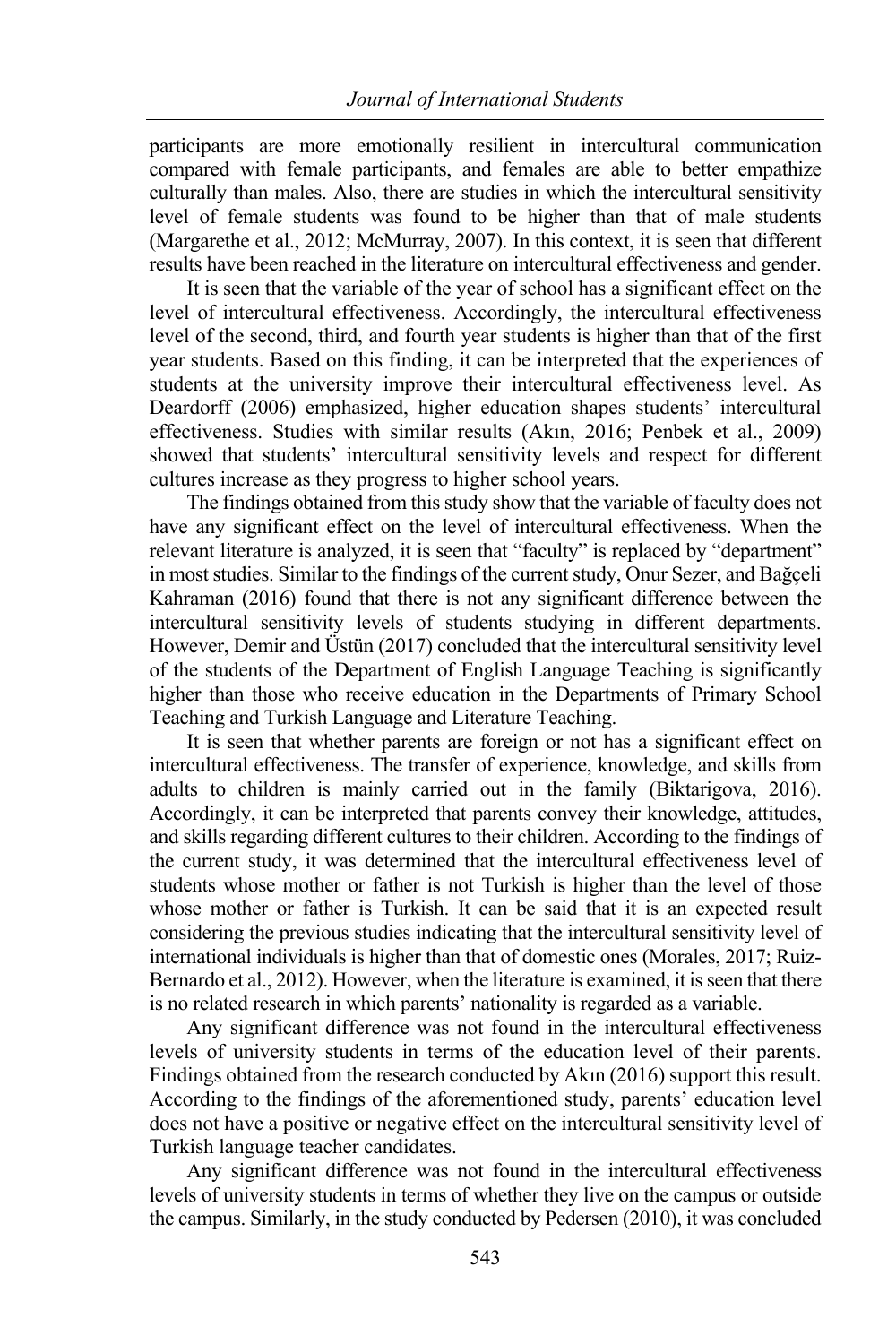that living with a local family instead of living on the campus does not have any significant effect on the intercultural effectiveness outcomes of international students. However, according to Pascarella and Terenzini (1991), the living space within the campus offers students an environment more open to diversity.

In the study, the variable of international travel experience was addressed in two ways: Experience of being abroad (less than three months) and experience of living abroad (three months and more). According to the study of Bekiroğlu and Balcı (2014), there is not any significant difference between the intercultural sensitivity level of students who have never been abroad and that of those who have been abroad at least once. Similarly, some studies (Pedersen, 2010; Vande Berg, 2007) also suggest that just sending students abroad is not enough for generating intercultural effectiveness outcomes for the intended students. However, some studies indicate that the intercultural effectiveness scores of students show a significant difference in favor of students who have been abroad or lived abroad in the previous period of their lives (Demir & Üstün, 2017; Penbek et al., 2009). In his study, Del Villar (2010) concluded that as the number of countries visited and the time spent abroad increases, students' intercultural sensitivity scores also increase. According to the qualitative findings of the same study, the participants who have lived in a foreign country for more than six months stated that this experience gave them the ability to be open-minded and to accept other cultures.

Intercultural effectiveness scores of students show a significant difference in favor of those who have close friends from a different culture. In the literature, it is possible to find other studies supporting this finding (Demir & Üstün, 2017; Onur Sezer & Bağçeli Kahraman, 2016). Also, Del Villar (2010) concluded that as the number of friends from different cultures increases, the intercultural sensitivity scores of students also increase. According to the qualitative findings of the same study, the participants with the highest number of international friends stated that their relations with foreigners made them more social, open-minded, tolerant, and self-confident. When the literature is analyzed, it is seen that there are also studies with different results. In the studies of Pedersen (2010) and Akın (2016), it was stated that making close friends from different countries does not have any significant effect on the intercultural sensitivity levels of university students.

In the study, the intercultural effectiveness level of international students was found to be significantly higher than that of local students. When the literature is examined, it is seen that there are other studies having similar results. Wang and Ching (2015), in their study conducted on students from different countries, revealed that the nationality of the participants has a significant effect on the level of intercultural effectiveness. In their study, Del Villar (2010) and Wu (2009) emphasized that international students have a higher level of motivation toward learning a foreign language and are more willing to accept different cultures. The possible explanation for this is that international students might get more exposure to different cultures compared with local students. When they get more experience and acculturation to the culture of the host country, they become more multicultural or at least bicultural. As Thomas et al. (2010) found, "bicultural individuals have more pronounced skills related to intercultural effectiveness than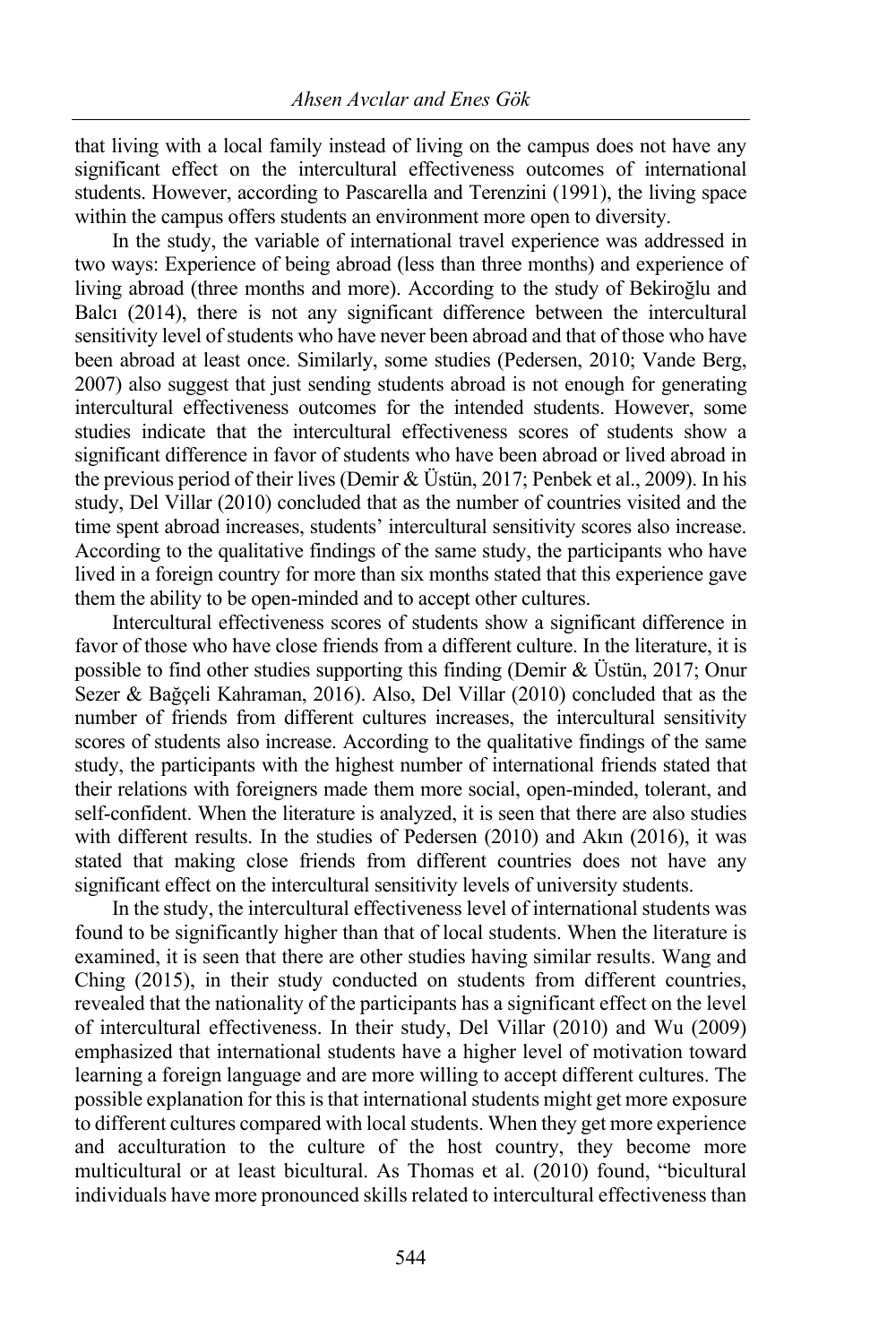monocultural ones, including a higher level of cognitive skill called cultural metacognition that directly influences intercultural effectiveness" (*p*. 315).

The intercultural effectiveness level of university students participating in the study is significantly predicted by having close friends from different cultures, having lived in a foreign country for more than three months, and nationality (being an international student). Studies in the literature support this finding. The study conducted by Chocce et al. (2015) showed that the country where students come from and having friends from different cultures significantly predict the level of intercultural sensitivity. Similarly, Wu (2009) stated that being an international student is a significant predictor of the intercultural sensitivity level. It was stated by Pritchard and Skinner (2002) and Tanaka et al. (1997) that making international friends is a significant predictor of the intercultural sensitivity level. Tanaka et al. (1997) emphasized that international students' making friendship with individuals from the host culture will facilitate their getting used to this new culture. The study of Williams (2005) indicated that friendship or romantic relationship with one from a different culture and interacting with individuals from a different culture are significant predictors of intercultural communication skills. In addition, Del Villar (2010) revealed that the duration of international travel experience (being abroad for more than six months) and the number of international friends (having 11 or more international friends) significantly predict the intercultural sensitivity level.

In conclusion, this study highlights the important effect of the year of school, nationality, parents' nationality, previous international travel experience, and having friends from different cultural backgrounds on the intercultural effectiveness level of undergraduate students. The findings are significant to demonstrate that international students with their varying background characteristics show a higher level of intercultural effectiveness compared with domestic students. These findings are expected to provide significant insights for future research, for university administrators who deal with intercultural conflicts in their campuses, and policymakers who are in charge of articulating a quality higher education environment for the future of students and the citizens. Specifically, future research should examine the reasons and motivations behind the intercultural effectiveness gap between domestic and international students. University administrators and authorities, who deal with cultural conflicts or who want to increase their quality through diversity, should create a more culturally diverse teaching and learning environment for the students with intercultural competencies. Government authorities, higher education councils, and policymakers should aware of the gap between domestic and international students and consider these insights in designing the future of higher education for students as global citizens.

#### **REFERENCES**

Abe, H., & Wiseman, R. L. (1983). A cross-cultural confirmation of the dimensions of intercultural effectiveness. *International Journal of Intercultural Relations, 7*, 53–67. https://doi.org/10.1016/0147-1767(83) 90005-6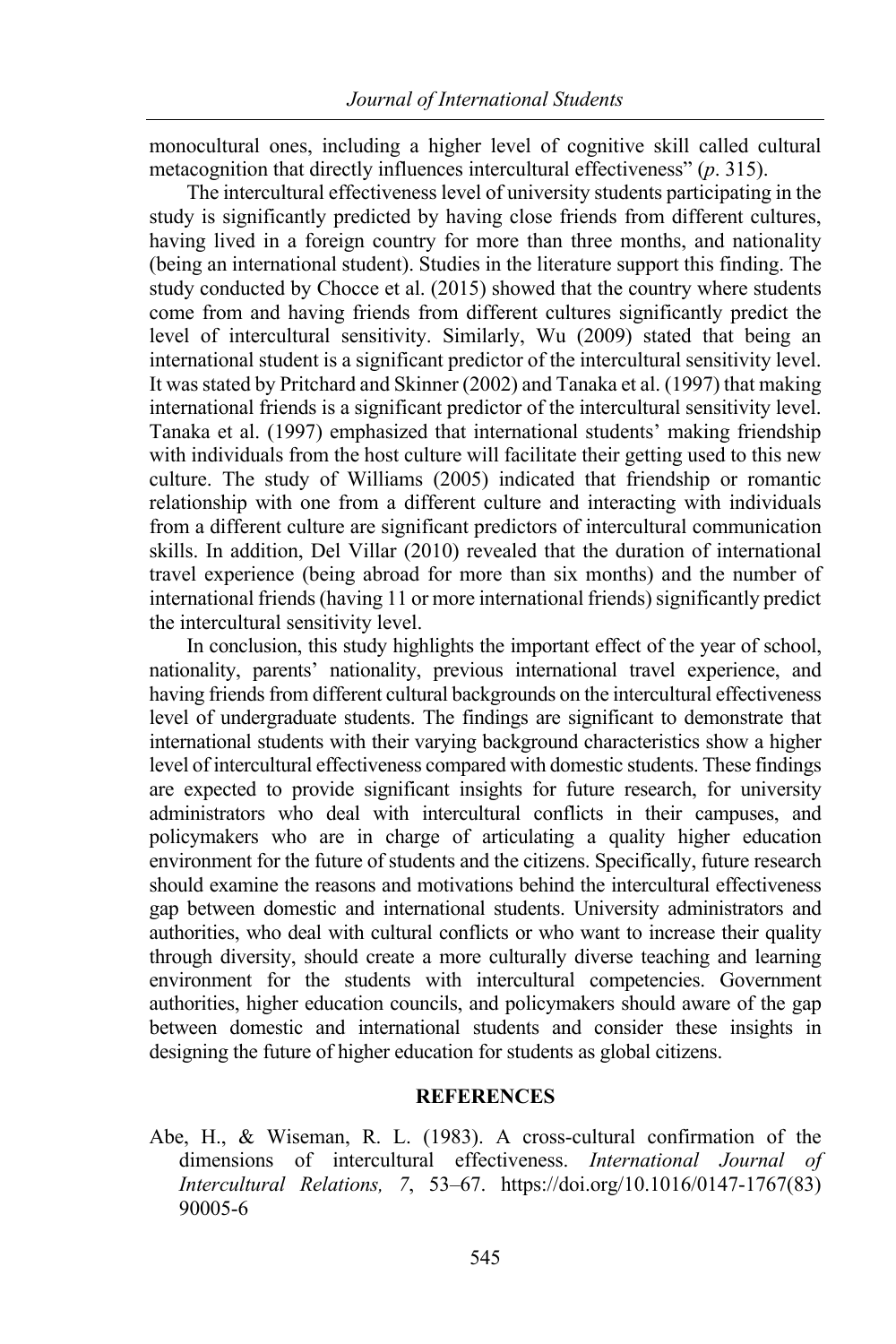- Akın, E. (2016). Türkçe öğretmen adaylarının kültürlerarası duyarlılıklarının çeşitli değişkenler açısından incelenmesi: Siirt üniversitesi örneği. *International Periodical for the Languages, Literature and History of Turkish or Turkic, 11*(3), 29–42. https://doi.org/10.7827/turkishstudies.9276
- Almeida, J., Fantini, A. E., Simões, A. R., & Costa, N. (2016). Enhancing the intercultural effectiveness of exchange programmes: Formal and non-formal educational interventions. *Intercultural Education, 27*(6), 517–533. https://doi.org/10.1080/14675986.2016.1262190
- Bekiroğlu, O., & Balcı, Ş. (2014). Kültürlerarası iletişim duyarlılığının izlerini aramak: İletişim fakültesi öğrencileri örneğinde bir araştırma. *Türkiyat Araştırma Dergisi, 35*, 429–459. https://doi.org/10.21563/sutad.187110
- Berry, J. W. (2005). Acculturation: Living successfully in two cultures. *International Journal of Intercultural Relations, 29*, 697–712. https://doi.org/10.1016/j.ijintrel.2005.07.013
- Bevis, T. B. (2002). At a glance: International students in the United States. *International Educator, 11*(3), 12–17. https://doi.org/10.1177/ 1475240909356382
- Biktarigova, G. F. (2016). The potential of 'family pedagogy' discipline in the formation of students' family values. *International Electronic Journal of Mathematics Education, 11*(4), 810–817.
- Bubas, G. (2006). Competence in computer-mediated communication: An evaluation and potential uses on a self-assessment measure. Manuscript submitted for presentation consideration, University of Zagreb, Croatia.
- Carlson, J. S., & Widaman, K. F. (1988). The effects of study abroad during college on attitudes toward other cultures. *International Journal of Intercultural Relations*, *12*(1), 1–17. https://doi.org/10.1016/0147-1767(88) 90003-X
- Chen, G. M., & Starosta, W. J. (1996). Intercultural communication competence: A synthesis. *Communication Yearbook, 19*, 353–384. https://doi.org/ 10.1080/23808985.1996.11678935
- Chocce, J., Johnson, D. A., & Yossatorn, Y. (2015). Predictive factors of freshmen's intercultural sensitivity. *International Journal of Information and Education Technology, 5*(10), 778–782. https://doi.org/10.7763/ijiet.2015.v5.610
- Deardorff, D. K. (2006). Identification and assessment of intercultural competence as a student outcome of internationalization. *Journal of Studies in Intercultural Education, 10*(3), 241–266. https://doi.org/10.1177/ 1028315306287002
- de Wit, H., & Altbach, P. G. (2020). Internationalization in higher education: Global trends and recommendations for its future. *Policy Reviews in Higher Education, 5*, 1–19. https://doi.org/10.1080/23322969.2020.1820898
- Del Villar, C. P. (2010). How savvy are we?: Towards predicting ıntercultural sensitivity. *Human Communication, 13*(3), 197–215.
- Demir, S., & Üstün, E. (2017). Öğretmen adaylarının kültürlerarası duyarlılık ve etnik merkezcilik düzeylerinin çeşitli değişkenler açısından incelenmesi. *YYÜ Eğitim Fakültesi Dergisi, 14*(1), 182–204. https://doi.org/10.23891/ yyuni.2017.7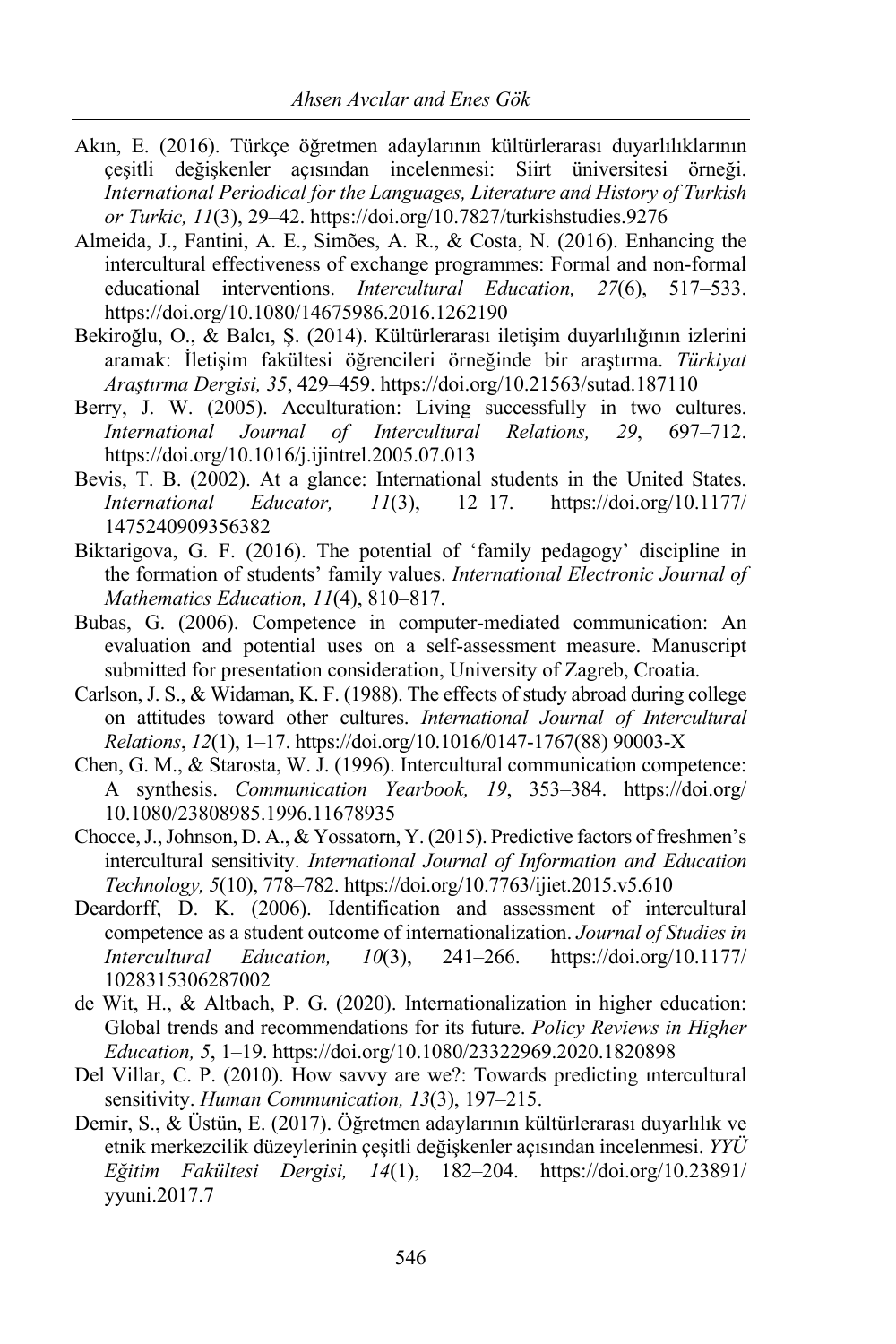- Fantini, A. E., Arias-Galicia, F., & Guay, D. (2001). *Globalization and 21st century competencies: Challenges for North American higher education*. Western Interstate Commission for Higher Education.
- Furnham, A., & Bochner, S. (1982). Social difficulty in a foreign culture: An empirical analysis of culture shock. In S. Bochner (Ed.), *Cultures in Contact: International Series in Experimental Social Psychology* (s. 161–198). Pergamon.
- Gök, E., & Gümüş, S. (2018). International student recruitment efforts of Turkish universities: Rationales and strategies. In: A. W. Wiseman (Ed.), *Annual Review of Comparative and International Education 2017* (s. 231–255). Emerald Publishing Limited.
- Gonzales, H. (2017). The intercultural effectiveness of university students. *Psychology, 8*, 2017–2030. https://doi.org/10.4236/psych.2017.812129
- Griffith, R. L., Wolfeld, L., Armon, B. K., & Liu, O. L. (2016). *Assessing intercultural competence in higher education: Existing research and future directions*. ETS Research Report Series. http://www.mccc.edu/~ lyncha/documents/Assessinginterculturalcompetence-ets212112.pdf
- Gudykunst, W. B., Wiseman, R. L., & Hammer, M. R. (1977). Determinants of a sojourner's attitudinal satisfaction: A path model. In B. Ruben (Ed.), *Communication Yearbook I*. Transaction.
- Hammer, M. R., Gudykust, W.B., & Wiseman, R.L. (1978). Dimensions of intercultural effectiveness: An exploratory study. *International Journal of Intercultural Relations,* 2(4), 382–393. https://doi.org/10.1016/0147- 1767(78)90036-6
- Hannigan, T. P. (1990). Traits, attitudes, and skills that are related to intercultural effectiveness and their implications for cross-cultural training: A review of the literature. *International Journal of Intercultural Relations, 14*, 89–111. https://doi.org/10.1016/0147-1767(90)90049-3
- Harrison, P. (2002). Educational exchange for international understanding. *International Educator, 11*(4), 2–4.
- Hawes, F., & Kealey, D. J. (1979). *Canadians in development: An empirical study of adaptation and effectiveness on overseas assignment*. Communication Branch Briefing Center, Canadian International Development Agency, September.
- Hawes, F., & Kealey, D. J. (1981). An empirical study of Canadian technical assistance. *International Journal of Intercultural Relations, 5*, 239–258. https://doi.org/10.1016/0147-1767(81)90028-6
- Lantz-Deaton, C. (2017). Internationalisation and the development of students' intercultural competence. *Teaching in Higher Education, 22*(5), 532–550. https://doi.org/10.1080/13562517.2016.1273209
- Lee, J., & Çiftçi, A. (2014). Asian international students' socio-cultural adaptation: Influence of multicultural personality, assertiveness, academic self-efficacy, and social support. *International Journal of Intercultural Relations, 38*, 97–105. https://doi.org/10.1016/j.ijintrel.2013.08.009
- Mamman, A. (1995). Expatriates' intercultural effectiveness: Relevant variables and implications. *Asia Pacific Journal of Human Resources, 33*(1), 40–59. https://doi.org/10.1177/103841119503300103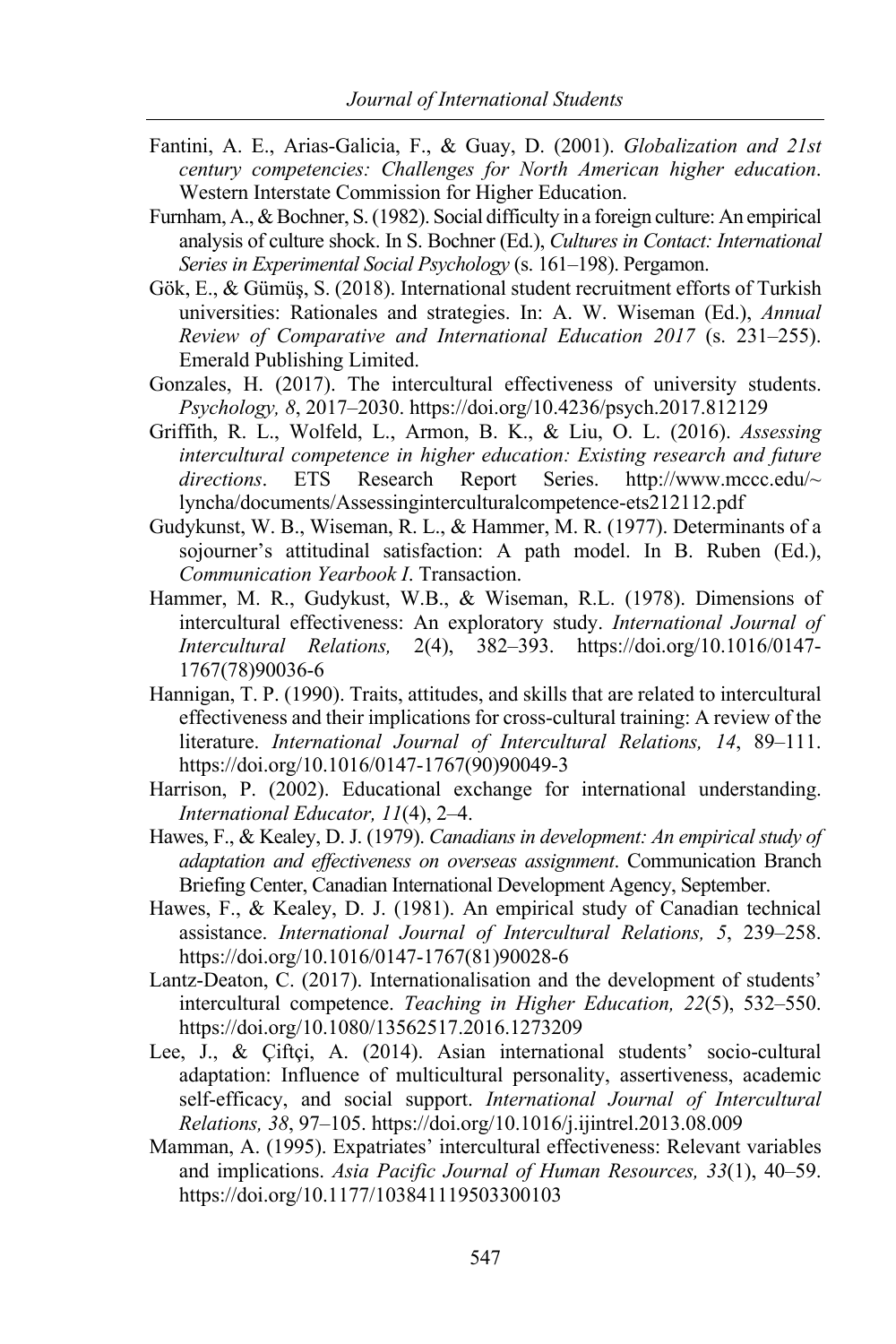- Margarethe, U., Hannes, H., & Wiesinger, S. (2012). An analysis of the differences in business students' intercultural sensitivity in two degree programmes. *Literacy Information and Computer Education Journal, 3*(3), 667–674. https://doi.org/10.20533/licej.2040.2589.2012.0100
- Mcginty, S. A. (2011). Intercultural effectiveness and personality as predictors of performance in multicultural workers. (Unpublished master's thesis). San Diego State University, San Diego, US.
- McMurray, A. (2007). Measuring intercultural sensitivity of international and domestic college students: The impact of international travel. (Unpublished master's thesis), University of Florida, Florida, US.
- Morales, A. (2017). Intercultural sensitivity, gender, and nationality of third culture kids attending an international high school. *Journal of International Education Research, 13*(1), 35–44. https://doi.org/10.19030/jier.v13i1.9969
- Onur Sezer, G., & Bağçeli Kahraman, P. (2016). Evaluating personal qualifications of teacher candidates in terms of intercultural sensitivity levels. *Universal Journal of Educational Research, 4*(12), 1–6. https://doi.org/ 10.13189/ujer.2016.041301
- Paige, R. M. (1993). *Education for the intercultural experience*. Intercultural Press.
- Pascarella, E.T., & Terenzini, P.T. (1991). *How college affects students*. Jossey-Bass.
- Pedersen, P. J. (2010). Assessing intercultural effectiveness outcomes in a yearlong study abroad program. *International Journal of Intercultural Relations, 34*, 70–80. https://doi.org/10.1016/j.ijintrel.2009.09.003
- Penbek, Ş., Yurdakul, D. & Cerit, A. (2009). Intercultural communication competence: A study about the intercultural sensitivity of university students based on their education and international experiences. Paper Presented at the European and Mediterranean Conference on Information Systems (EMCIS2009), İzmir, Turkey.
- Portalla, T., & Chen, G.M. (2010). The development and validation of the intercultural effectiveness scale. *Intercultural Communication Studies, 19*(3), 21–37.
- Pritchard, R. M. O., & Skinner, B. (2002). Cross-cultural partnerships between home and international students. *Journal of Studies in International Education, 6*(4), 323–354. https://doi.org/10.1177/102831502237639
- Ruben, B. D. (1976). Assessing communication competency for intercultural adaptation. *Group & Organization Studies, 1*(3), 334–354. https:// doi.org/10.1177/105960117600100308
- Ruiz-Bernardo, P., Ferrandez-Berrueco, R., & Sales-Ciges, M. (2012). Application of the CIPP model in the study of factors that promote intercultural sensitivity. *Relieve, 18*(2), 1–14. DOI: 10.7203/relieve.18.2.1993
- Simkhovych, D. (2009). The relationship between intercultural effectiveness and perceived project team performance in the context of international development. *International Journal of Intercultural Relations, 33*, 383–390. https://doi.org/10.1016/j.ijintrel.2009.06.005